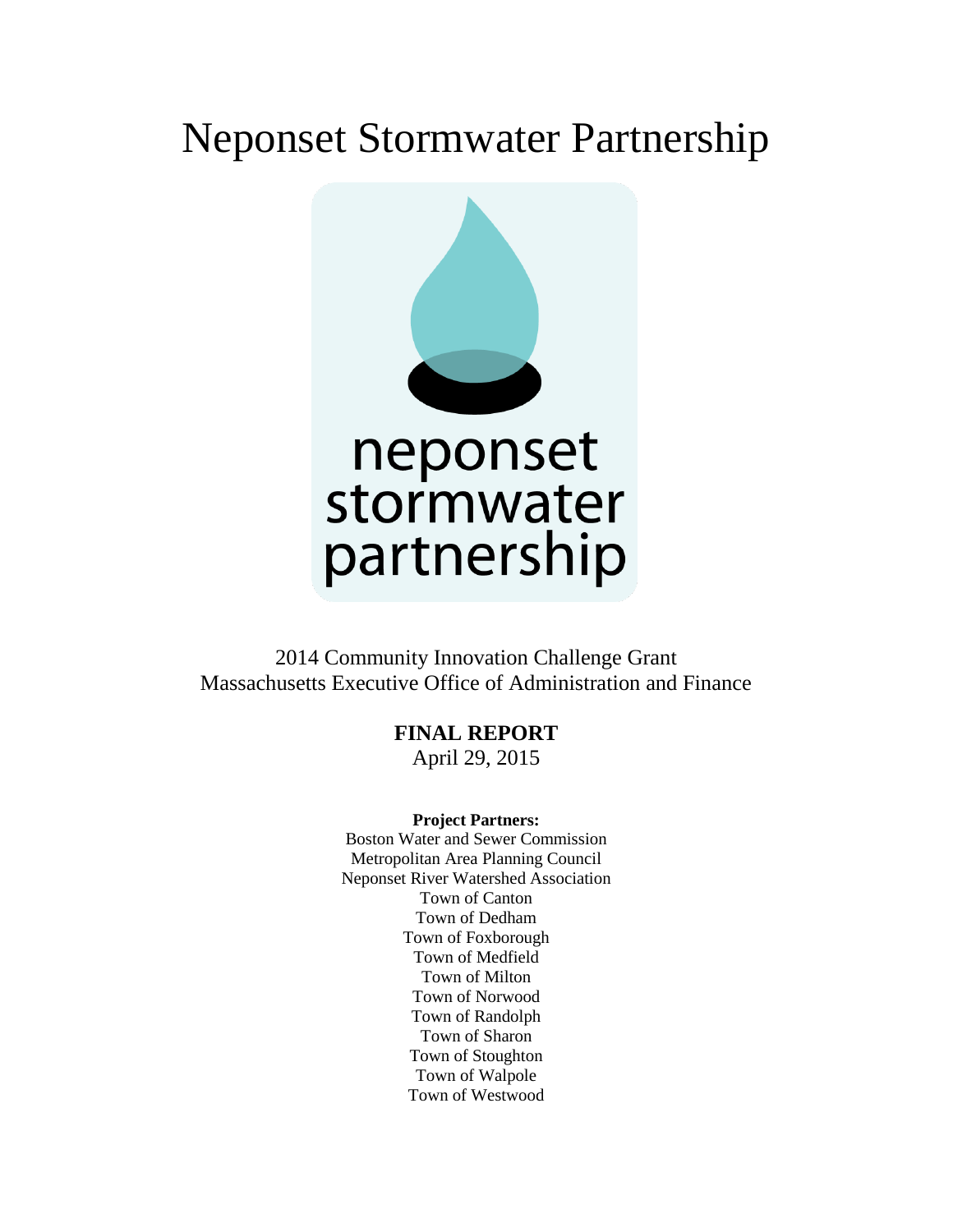## **Table of Contents**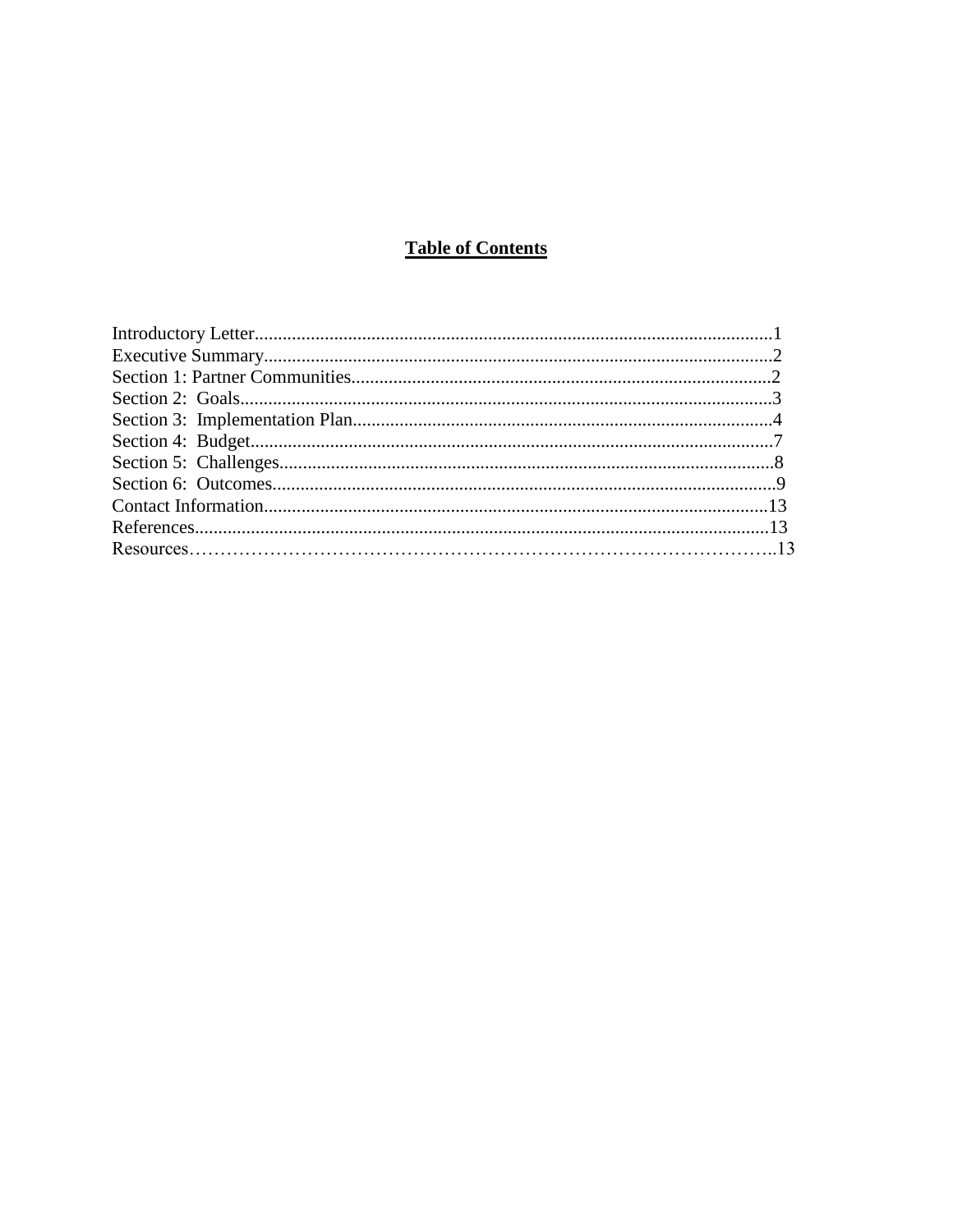

SMART GROWTH AND REGIONAL COLLABORATION

April 29, 2015

Secretary Kristen Lepore, Executive Office for Administration and Finance State House, Room 373 **Boston MA, 02133** 

Dear Secretary Lepore,

I am pleased to attach our final report on the 2014 Community Innovation Challenge Grant for the Neponset Stormwater Partnership.

Polluted stormwater runoff is the largest remaining source of water pollution affecting not only the Neponset River but all of the Commonwealth's waterways. Stormwater pollution contributes to beach closures, loss of recreational opportunities and tourism dollars, major impacts to fish and wildlife habitat, and significant threats to the quality of our drinking water.

With the prospect of a new, much stricter municipal stormwater permit forthcoming from the US Environmental Protection Agency, stormwater compliance also represents a growing responsibility and significant operational challenge for many of our local municipalities.

The overarching goal of the Neponset Stormwater Partnership has been find more efficient and cost effective strategies for reducing stormwater pollution by having communities work together to address this challenge on a regional basis. One of the things that makes the Neponset Stormwater Partnership unique is not only that it brings together 12 communities to share resources and expertise on a watershed basis, but it also incorporates the unique skills and attributes of both a regional planning agency and a non-profit watershed association.

The focus of our project was on completing planning and implementation activities aimed at getting our communities ready for the expected requirements of the new municipal stormwater permit which will likely take effect next year.

As you will read, the first year of the Neponset Stormwater Partnership was a success, and I am pleased to report that will we continue this important work through a year-two scope of work funded with a combination of MAPC technical assistance funding and matching funds from the participating communities.

Sincerely,

Martin Pillay

Martin Pillsbury Director of Environmental Planning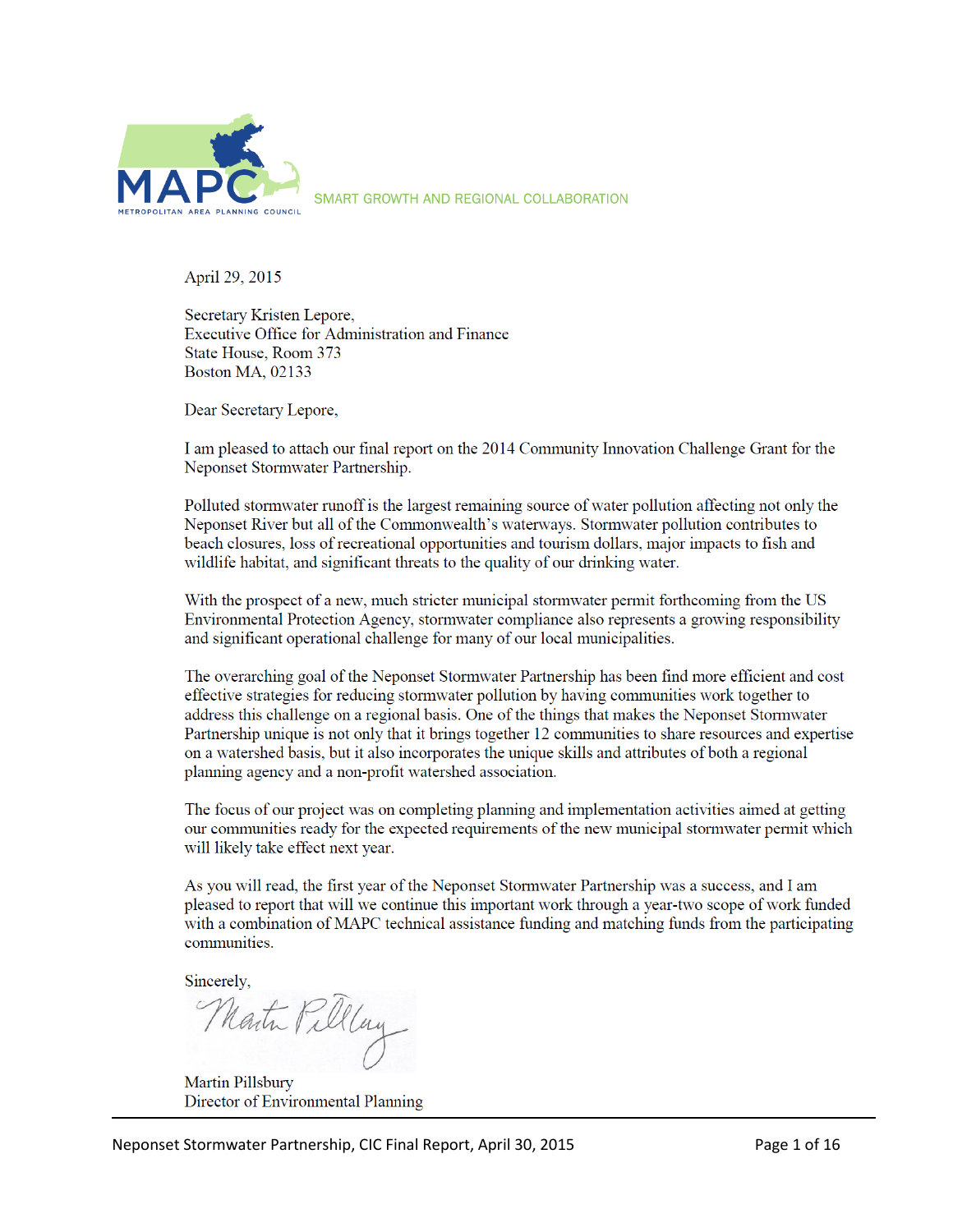#### **Executive Summary**

A group of twelve communities in the Neponset River Watershed area collaborated with the Metropolitan Area Planning Council and Neponset River Watershed Association to implement a regional stormwater program. The focus of the project was on preparing for and completing work that is expected to be required under the draft municipal stormwater permit that will likely be issued by the US Environmental Protection Agency at the end of 2015. Project tasks included formation of a steering committee and development of an MOU for future collaboration, development of education materials and model outreach and public participation program documents, preparation of model program documents for illicit connection detection and elimination and development and application of GIS-based tools to delineate and prioritize outfall catchment areas, development and application of code evaluation checklists for both stormwater and non-stormwater bylaws, development of GIS tools and analysis for prioritizing potential stormwater retrofit projects, development of a concept and RFP for a database to help track and enforce stormwater operation and maintenance permit requirements on private property, and an evaluation of stormwater financing options for two communities.

After completion of the one-year project funded by the Community Innovation Challenge grant, nine communities decided to continue the regional collaboration for a second year. Since the CIC grant program had been discontinued, the year two program will be jointly funded by the MAPC's Planning for MetroFuture Technical Assistance program and a local cost share from the participating communities.

#### **Section I: Partner Communities**

The Neponset Stormwater Partnership, which began with the title Neponset Valley Stormwater Collaborative in April 2014, is a joint effort of the following communities that lie in part or entirely within the watershed of the Neponset River:

- 1. Boston (BWSC)
- 2. Canton
- 3. Dedham
- 4. Foxborough
- 5. Medfield
- 6. Milton
- 7. Norwood
- 8. Randolph
- 9. Sharon
- 10. Stoughton
- 11. Walpole
- 12. Westwood

All of these except Boston are regulated by EPA under the Clean Water Act's "Small Municipal Separate Storm Sewer" (MS4) permit program. Boston Water and Sewer Commission also participated was a project partner. As a larger city, Boston operates under a separate stormwater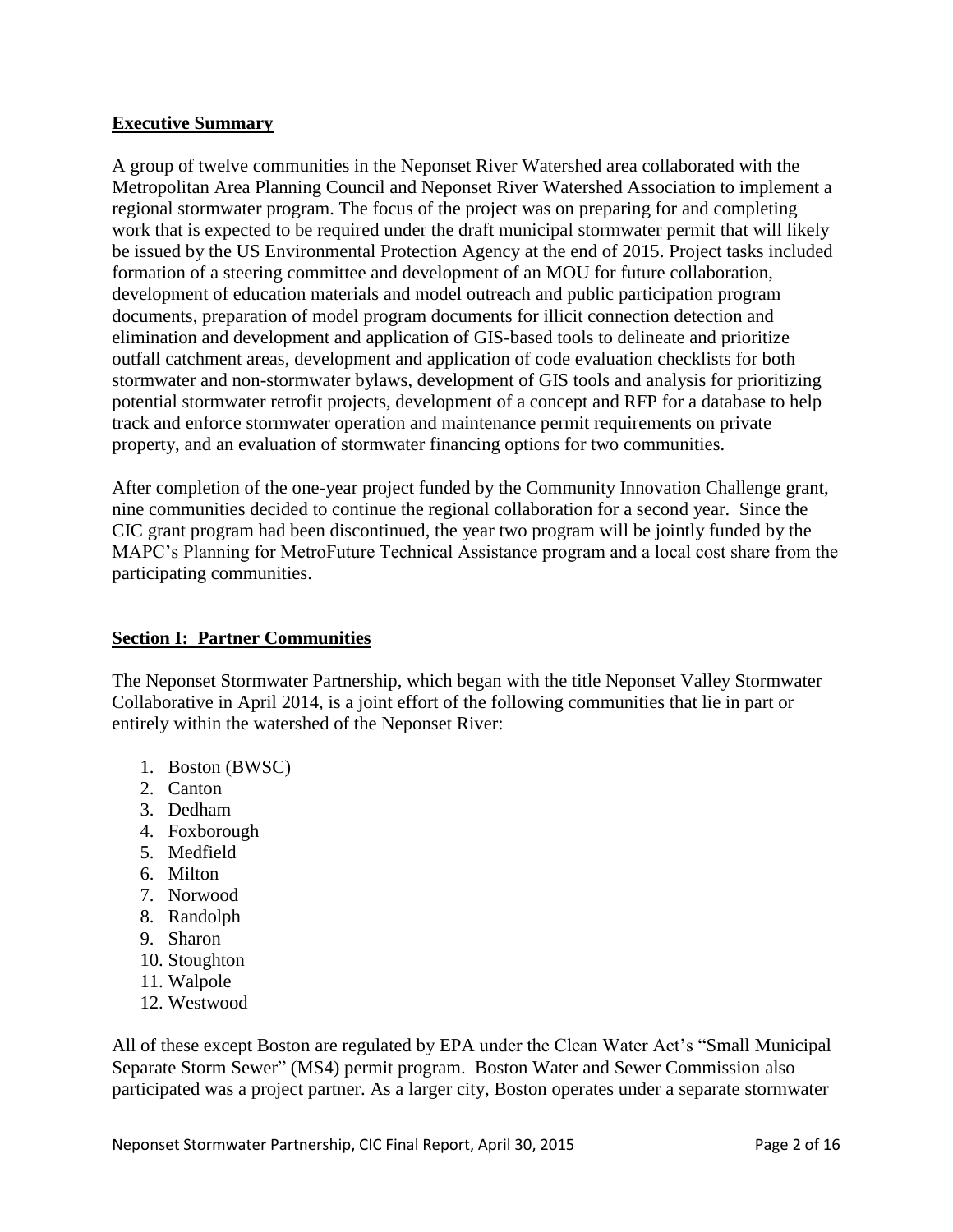permit from EPA, but faces some of the same challenges in managing urban stormwater, and parts of the City are located within the Neponset River Watershed downstream from the other Partnership communities.

The project was jointly developed and managed by the Metropolitan Area Planning Council (MAPC) and the Neponset River Watershed Association (NepRWA). MAPC served as the grant administrator on behalf of the Neponset Stormwater Partnership. MAPC is the designated Regional Planning Agency for 101 municipalities in Eastern Massachusetts, including all the communities in the Neponset Stormwater Partnership. MAPC has an overall mission to promote smart growth and regional collaboration. NepRWA is a grassroots, member-supported conservation group working to clean up and protect the Neponset River, its tributaries and surrounding watershed lands.

With the assistance of MAPC and NepRWA, the participating communities formed a Steering Committee with representatives from each town. The Steering Committee met six times from May 2014 until February 2015, reviewing all the information and products developed for the project, providing feedback and guidance, and participating in training sessions.

Other project partners included Aubrey Strause, P.E. of Fuss and O'Neil, who worked with the Central Mass Regional Stormwater Coalition and provided this project with two training sessions and model sections for a Stormwater Management Plan; and Horsley Witten Group, who provided technical consulting on aspects of the Illicit Discharge Detection and Elimination task.

## **Section 2: Goals**

The overall goal of the project is to build upon existing local partnerships to establish a more formalized, long term collaboration among the Neponset watershed communities for meeting their stormwater management needs. Managing stormwater is increasingly challenging for communities across the region and the state, particularly in light of pending new regulations from EPA under the MS4 permit program. The fact that water does not respect municipal boundaries makes the challenge that much more difficult. Consequently stormwater is an issue that is particularly ripe for regional collaboration organized around watershed boundaries.

A key goal for developing the Neponset Stormwater Partnership is an increase in regional collaboration in order to avoid duplication of effort among communities facing similar permit requirements, therefore capturing cost savings, as well as creating a forum for developing and sharing innovative approaches to stormwater management that would be less likely to develop if multiple communities acted alone and separately.

In particular, the Neponset Stormwater Partnership seeks to increase the effectiveness of municipal efforts to reduce the discharge of pollutants to local waterways, thus helping to protect drinking water quality, restore and enhance recreational opportunities, and enhance the ecological health of local aquatic ecosystems.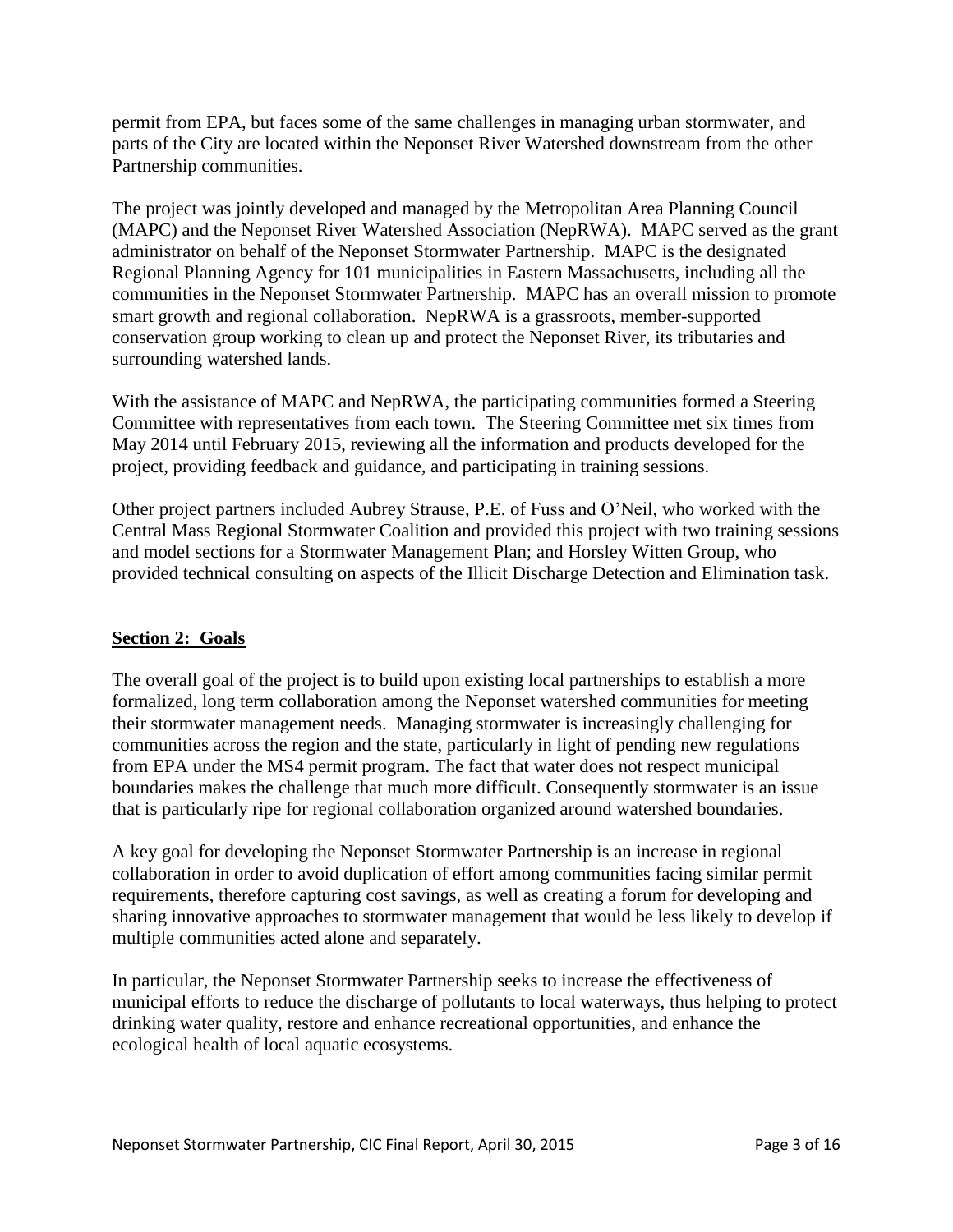Just as importantly, the Partnership seeks to reduce the cost of municipal stormwater permit compliance, by taking advantage of regional economies of scale, sharing information and expertise, and procuring key goods and services on a regional basis.

Finally, considering the efforts of other regional stormwater collaboratives that have formed across the state with the support of the CIC grant program, the Neponset Stormwater Partnership seeks to take advantage of information developed by the Central Mass Regional Stormwater Coalition (CMRSC), through training and exchange of model programs.

## **Section 3: Implementation Plan**

## *1. Neponset Stormwater Partnership Steering Committee*

The project began with the establishment of the Steering Committee, which was convened for the first time in May of 2014. Each town was asked to designate representatives, and all responded with a range of four to nine per community. Members represent diverse local roles, including Public Works, Town Engineers, Conservation, Planning, GIS Managers, and Town Administrators. Once formed, the Steering Committee became the regional forum for guiding the project, reviewing all products, and hosting training sessions. In addition several short-term working groups were formed to help develop and review specific tasks. These included the Education and Outreach working group, which met twice in the summer of 2014, and a focus group of potential users of a regional Operations and Maintenance database, which met twice in the fall of 2014.

The full Steering Committee met six times throughout the project, usually coordinated with the release of new draft products for their review, or for hosting training sessions. Specific tasks and work products undertaken included the following:

## *2. Education and Public Participation Materials and Model SWMP Language*

The project team developed a new set of education and outreach materials for both print and website distribution. These are designed to target commercial, industrial, institutional, and developer audiences. The project team also prepared model Storm Water Management Program (SWMP) language, procedures, schedules, work plans and evaluation methods to address both the "Public Education" and "Public Participation" requirements of the draft MS4 permit. A dedicated consumer-facing website was established to make these materials widely available at [www.neponsetstrormwater.org](http://www.neponsetstrormwater.org/). In addition to education and outreach materials, all of the finished products of this project are available on the website for use by Neponset Stormwater Partnership towns as well as other communities across the Commonwealth.

## *3. Analysis of Illicit Discharge Detection and Elimination Requirements and Model SWMP*

The draft MS4 permit requires communities to evaluate and, in some cases, conduct testing and underground inspections of their storm drain outfalls for illicit connections. The project team undertook several tasks to assist communities meet this permit requirement: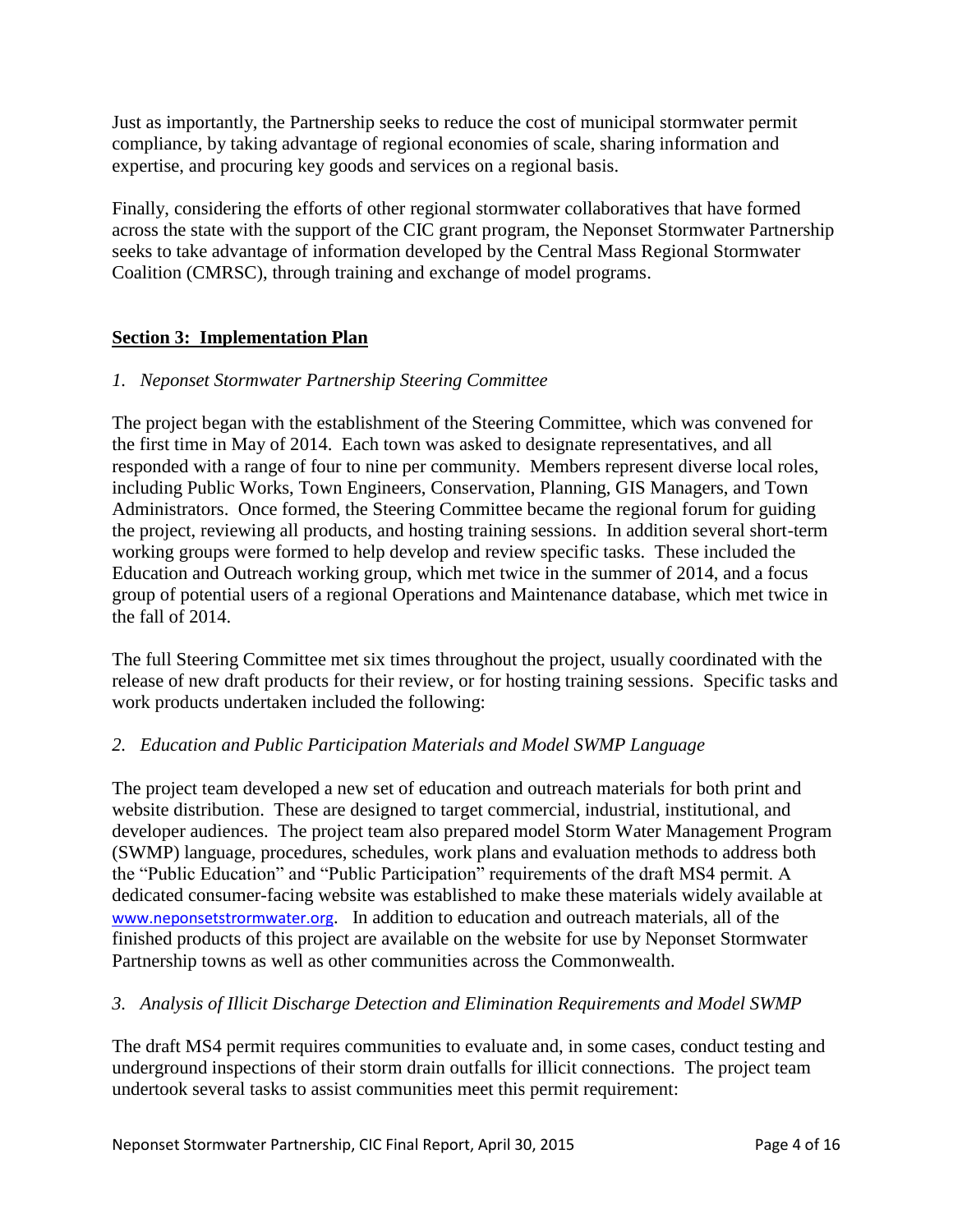- Mapping and preliminary assessment and ranking of each outfall in the study area, based on the water quality of the streams where the outfalls are located,
- Development of a GIS mapping methodology to delineate the catchment area associated with each outfall, with a pilot application of the methodology in one community. The methodology was piloted in Milton because the town has a consistent base map of local outfalls, which is needed to obtain reliable results from the catchment delineation methodology
- Review of the outfall mapping of the other towns in the Neponset Stormwater Partnership, with recommendations for improving their outfall maps in order to apply the catchment methodology
- Preparation of model language for the IDDE section of the SWMP.

## *4. Local Bylaw and Regulation Evaluation*

An important set of requirements in the draft MS4 permits is focused on the adoption and/or updating of local stormwater bylaws to control illicit connections, construction site sediment and erosion, and post-construction stormwater management. These bylaws must also address water quality issues such as Total Maximum Daily Load and impaired waters compliance.

To assist communities in developing local bylaws required by the MS4 permit, the project team prepared a "Stormwater Bylaw Evaluation Worksheet" to guide the process of evaluating required or desirable changes to existing stormwater bylaws. The project team then used the Bylaw Evaluation Worksheet to assess and report on any needed changes to the stormwater bylaws in each participating community.

The draft MS4 permit also requires communities to evaluate whether non-stormwater bylaws such as zoning and street design standards inadvertently prohibit desirable stormwater management practices. The project team updated MAPC's existing non-stormwater bylaw evaluation checklist and used it to evaluate existing bylaws in participating communities, and prepared a set of recommended rule changes in each participating town.

#### *5. Preliminary Evaluation and Ranking of Parcel and Roadway Retrofits*

Most of the existing pavement in the participating communities was constructed before the advent of regulations requiring measures to collect and clean up polluted stormwater runoff prior to discharging it to the nearest stream. In many cases existing paved areas without stormwater control measures will need to be upgraded or retrofitted, and the draft MS4 permit requires communities to evaluate their drainage systems for retrofit opportunities.

The project team developed a methodology to evaluate and rank town-owned parcels and roadways for their stormwater retrofit potential using a computer mapping-based methodology to prioritize sites for further field evaluation based on receiving water conditions, soils, drainage collection-system routing and other factors. The methodology was applied to the entire study area, and resulted in a list of parcels and roadway segments in each town with their stormwater retrofit rankings. The methodology was also documented and is available for use by any other community in the Commonwealth.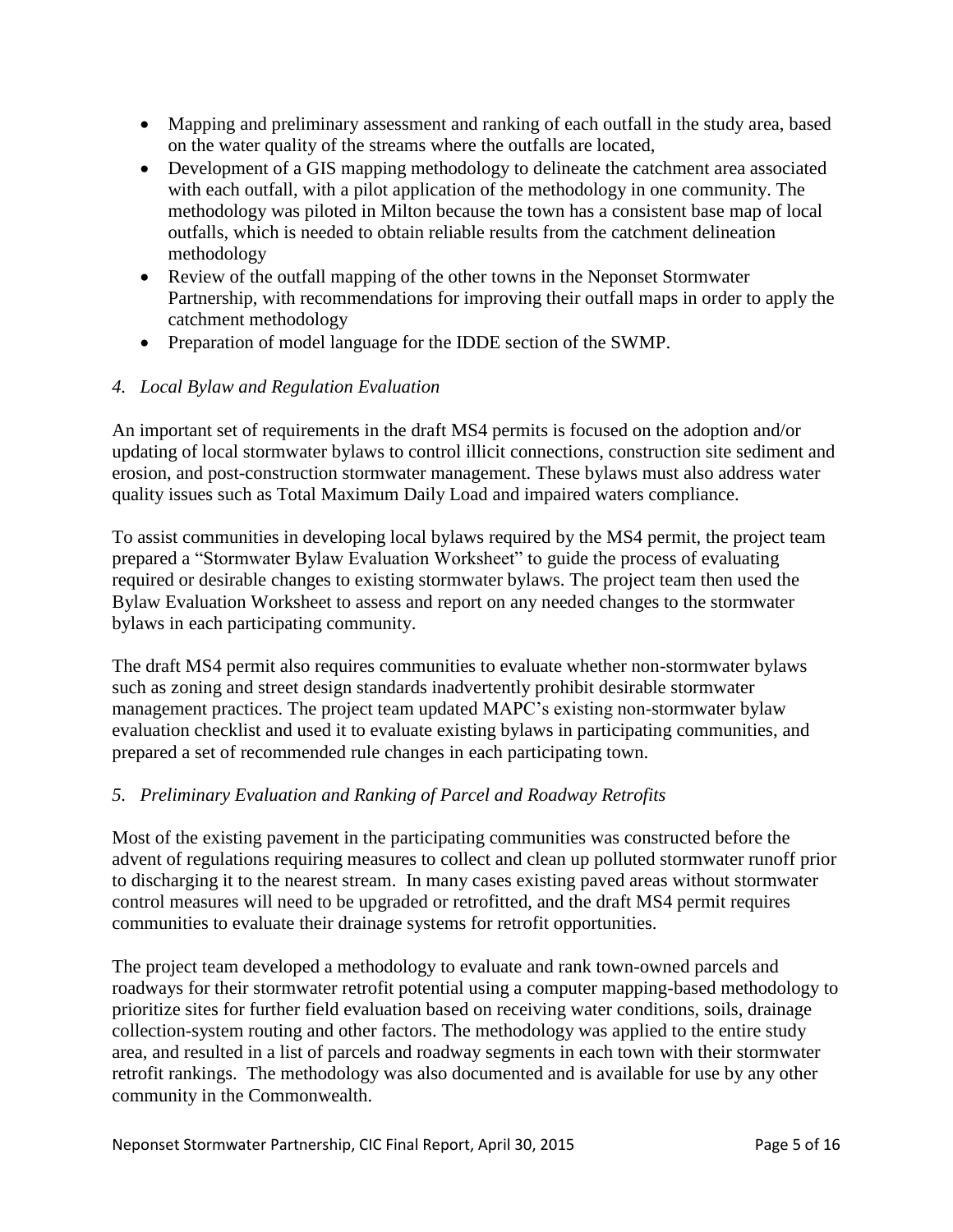#### *6. Stormwater Good Housekeeping Tools*

The draft MS4 permit requires communities to be more proactive in the way they manage and maintain their own infrastructure, which is referred to in the permit as "good housekeeping." Communities will be required to develop detailed standard operating procedures for activities such as conducting site inspections, catch basin cleaning, enforcement, site reviews, infrastructure maintenance, pollution prevention and many other activities. As part of our effort to ensure that we complement rather than overlap the work of the Central Massachusetts Regional Stormwater Coalition (CMRSWC), the project team assembled required standard operating procedures, stormwater pollution prevention plan templates and other pertinent documents by drawing on materials already prepared by the CMRSWC, with adaptations as needed. These materials are available to participating communities on the project website, [www.neponsetstormwater.org](http://www.neponsetstormwater.org/). The project engaged the services of Aubrey Strause, P.E. of Fuss and O'Neil, who worked with CMRSWC, to provide a training session on Good Housekeeping tools to the Neponset Stormwater Partnership in October 2014.

## *7. Evaluate Regional O&M Database for Private Permit Conditions*

Under their local bylaws, communities regulate the operation and maintenance of privately owned stormwater management systems. The challenge is that their existing systems for tracking compliance are entirely paper-based, making it virtually impossible for municipalities to effectively monitor and enforce compliance with maintenance requirements.

To begin addressing this problem, the project evaluated the potential for creating a regional Operation and Maintenance (O&M) Database to streamline tracking, reporting and enforcement of O&M requirements for privately owned stormwater treatment systems. The concept is for a centrally hosted database that would track O&M requirements for permitted sites, enable permittees to self-report completed O&M activities electronically, automatically issue periodic reminders to permittees, and automatically provide municipal authorities with reports on permittees who are behind on their O&M activities so that appropriate follow up action can be taken where need.

In order to better define the needs of communities, a municipal users focus group was convened by the project team. With input from the focus group, the project team established system requirements for a regional O&M database and prepare a scope of services for an RFP for the establishment of a regional system. Although the evaluation was based on input from Neponset watershed communities, the scope and RFP are available to all interested communities in the Commonwealth on the project website, [www.neponsetstormwater.org](http://www.neponsetstormwater.org/).

#### *8. Stormwater Financing Pilot*

Financing the additional costs of the draft MS4 permit is the most challenging aspect of compliance for most towns. New financing methods such as stormwater utilities and drainage fees, have the potential to establish reliable revenue streams, but they have only been implemented by a handful of communities in Massachusetts.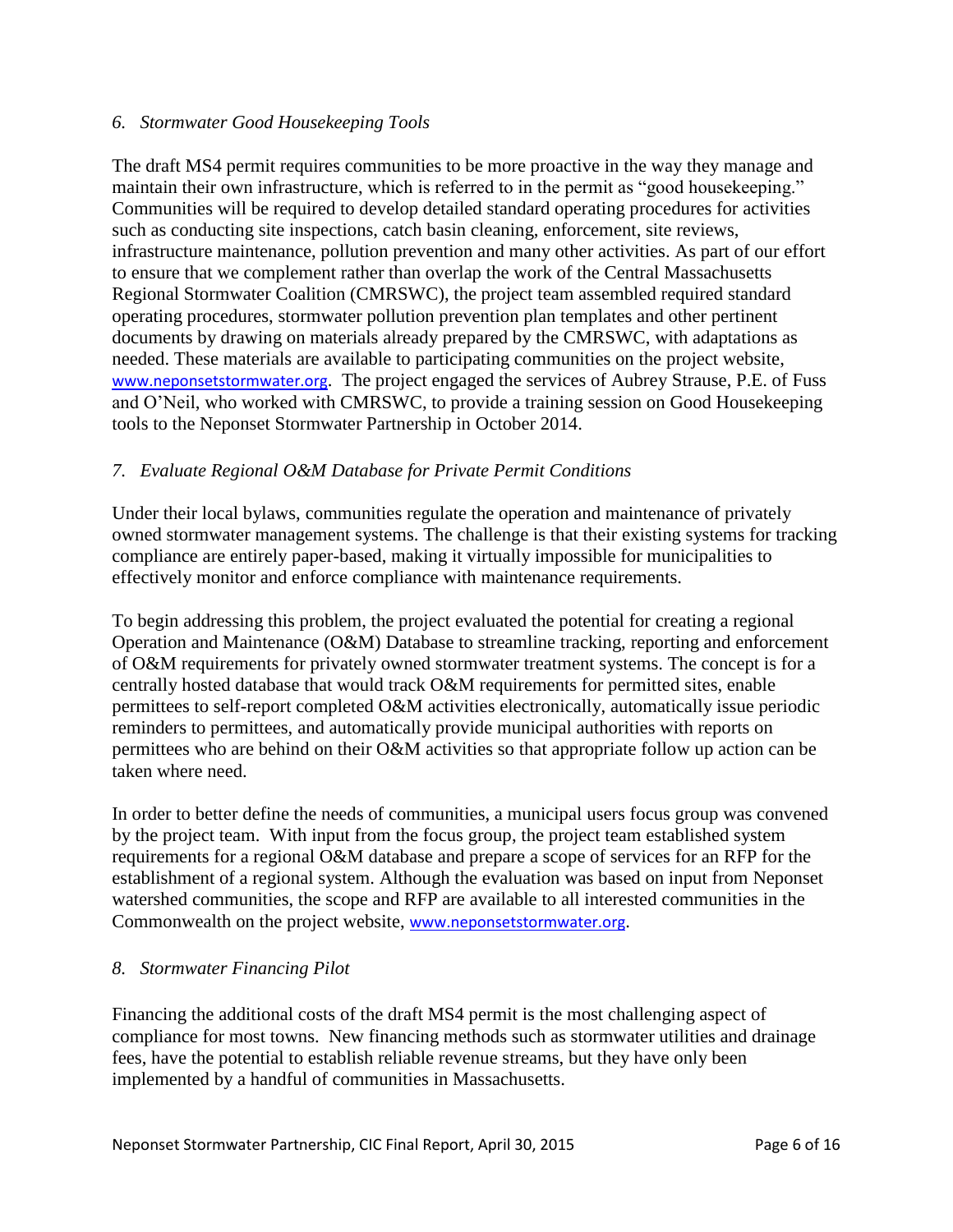MAPC has recently developed a Stormwater Financing Toolkit that provides step-by-step guidance for evaluating stormwater financing options. The project team conducted a pilot application of the MAPC Stormwater Financing Toolkit in two participating communities, Milton and Dedham. These pilots helped the two communities begin to assess the potential stormwater management expenditures they will face and evaluate user-fee based funding mechanisms. When the two pilots were completed, the project hosted a regional workshop with all the Neponset Stormwater Partnership towns to present the methodology and findings of the pilots. Case studies of the two pilots were prepared and are available on the project website at [www.neponsetstormwater.org](http://www.neponsetstormwater.org/).

## **Section 4: Budget**

## *Original Budget*

The CIC grant provided \$131,366 for the project. In addition, each participating town committed to providing a local cost share of \$5,000 per town. Initially there were 10 towns, providing \$50,000 in local cost share, for a total project budget of \$180,366.

The project budget was structured to provide a number of specific tasks for the members of the Neponset Stormwater Partnership that are aligned with the requirements these towns face in their MS4 stormwater permits. The tasks and their budgeted amounts are summarized below:

| <b>Project Tasks</b>                   | <b>Budget</b> |
|----------------------------------------|---------------|
| Task 1 Partnership Coordination        | 12,385.00     |
| Task 2 Education & Public Outreach     | 28,258.00     |
| Task 3 IDDE                            | 41,404.00     |
| Task 4 Bylaw Evaluation                | 32,560.00     |
| Task 5 Parcel & Roadway Retrofits      | 10,940.00     |
| Task 6 Good Housekeeping Tools         | 5,664.00      |
| Task 7 Regional O&M Database           | 12,735.00     |
| <b>Task 8 Stormwater Finance Pilot</b> | 30,120.00     |
| Task 9 Project Management              | 6,300.00      |
| <b>TOTAL PROJECT</b>                   | 180,366.00    |
| <b>Local Cost Share</b>                | 50,000.04     |
| <b>CIC GRANT</b>                       | \$130,366.00  |

## **Neponset Stormwater Partnership CIC Project Budget 2014-15**

## *Budget Revision*

After the project began the town of Foxborough decided to join the Partnership, so with a total of 11 towns the revised project budget was \$185,366. The CIC grant amount did not change.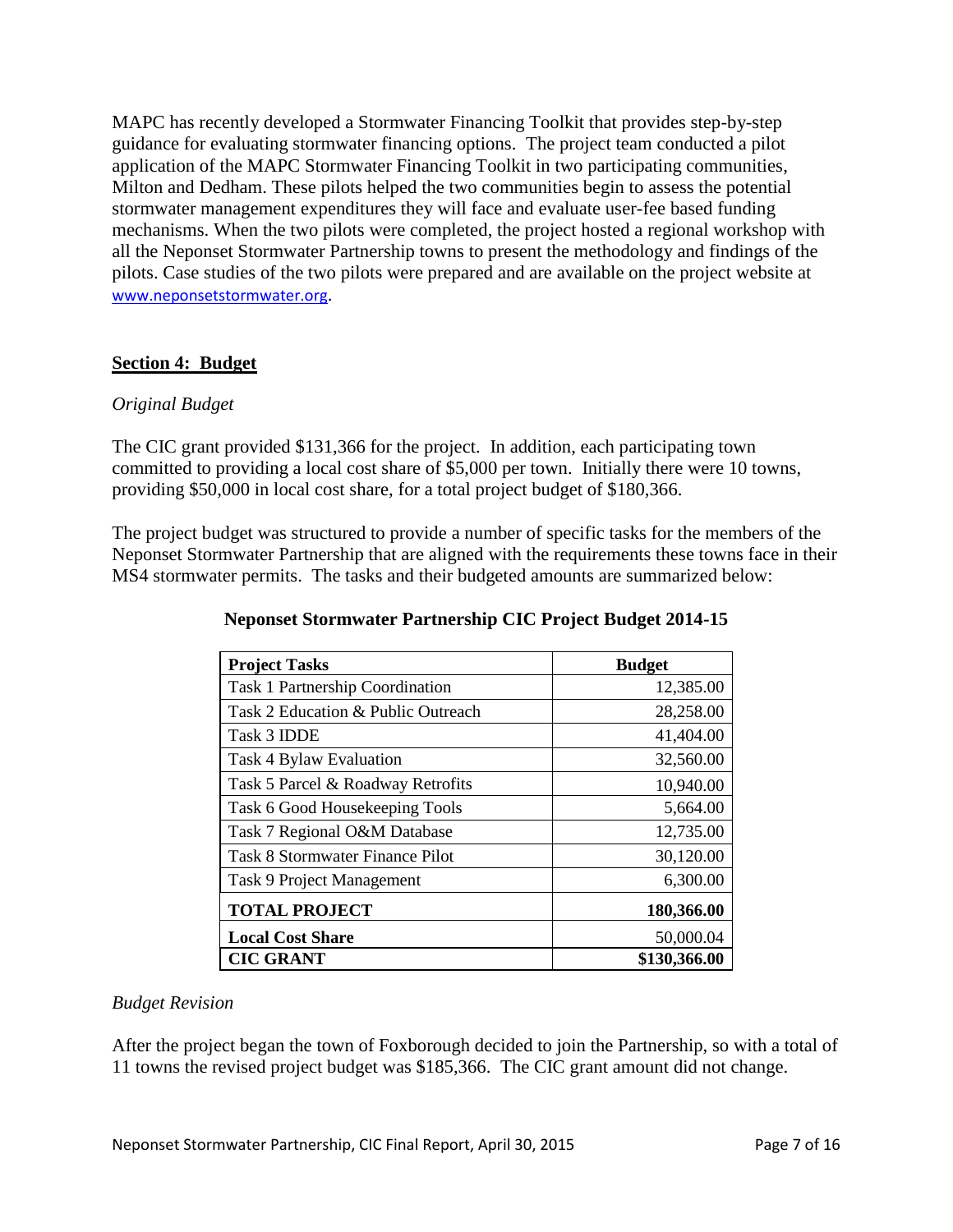Once the project got underway, it became apparent that the GIS mapping of stormwater catchment areas under Task 3 would be more involved and costly than anticipated. The project team reallocated funds from cost savings in the amount originally budgeted for outside consultants, as well as savings in Task 5, Parcel and Roadway Retrofits and Task 7, Regional O&M Database. By rebalancing the budget among these tasks, each of them had adequate funding to be completed.

#### **Section 5: Challenges and Solutions**

The project unfolded largely as anticipated. However, a number of challenges were encountered during the course of the project as detailed below.

The process of coordinating meetings and activities amongst the 14 participating communities and agencies turned out to require more time than originally anticipated. To address coordination needs, the partners established a process of holding regular conference calls amongst the people working on key tasks and sub-committees to review progress and plan meeting agendas for the full steering committee and other key activities. The lack of sufficient budget allocated for basic coordination activities was addressed in part by reallocating time from other tasks that were completed more quickly than expected and by having the Neponset River Watershed Association and Metropolitan Area Planning Council contribute additional hours to support coordination as an in-kind match.

For the Illicit Connection Detection and Elimination (IDDE) Planning Task, in many cases the quality of existing Geographic Information System (GIS) data describing drainage infrastructure in the participating communities was a challenge. This task involved performing complex GIS analysis of drainage infrastructure and associated data for each town in order to delineate the drainage catchment areas for thousands of storm drain outfalls in the study area using an automated process. A further step was to analyze land use and other factors within those catchment areas to categorize and rank each catchment. The completeness and accuracy of existing GIS data that was available from communities was variable, ranging from non-existent to largely complete. Further complicating matters, data on state owned stormwater infrastructure (DCR and MassDOT) which is interconnected with municipal systems was not available at all. Even where municipal data was fairly complete, those datasets had not been specifically designed to support the type of analysis being undertaken, and a variety of problems arose.

To address these GIS data challenges, the project team focused on developing a set of GIS tools and procedures that will enable communities to complete the analysis easily once issues with their data have been resolved. In addition, the team performed a preliminary analysis for each town that identified the data quality concerns that need to be addressed. Lastly, they performed a proof of concept demonstration, using one town that had fairly good existing GIS data and making a variety of corrections to the town's GIS data based on local knowledge that enabled the tools to run successfully.

The final challenge encountered over the course of the project was a lack of active engagement on the part of one of the participating communities. Although this community had signed on to participate in the project, the town was nonetheless only minimally engaged once the project got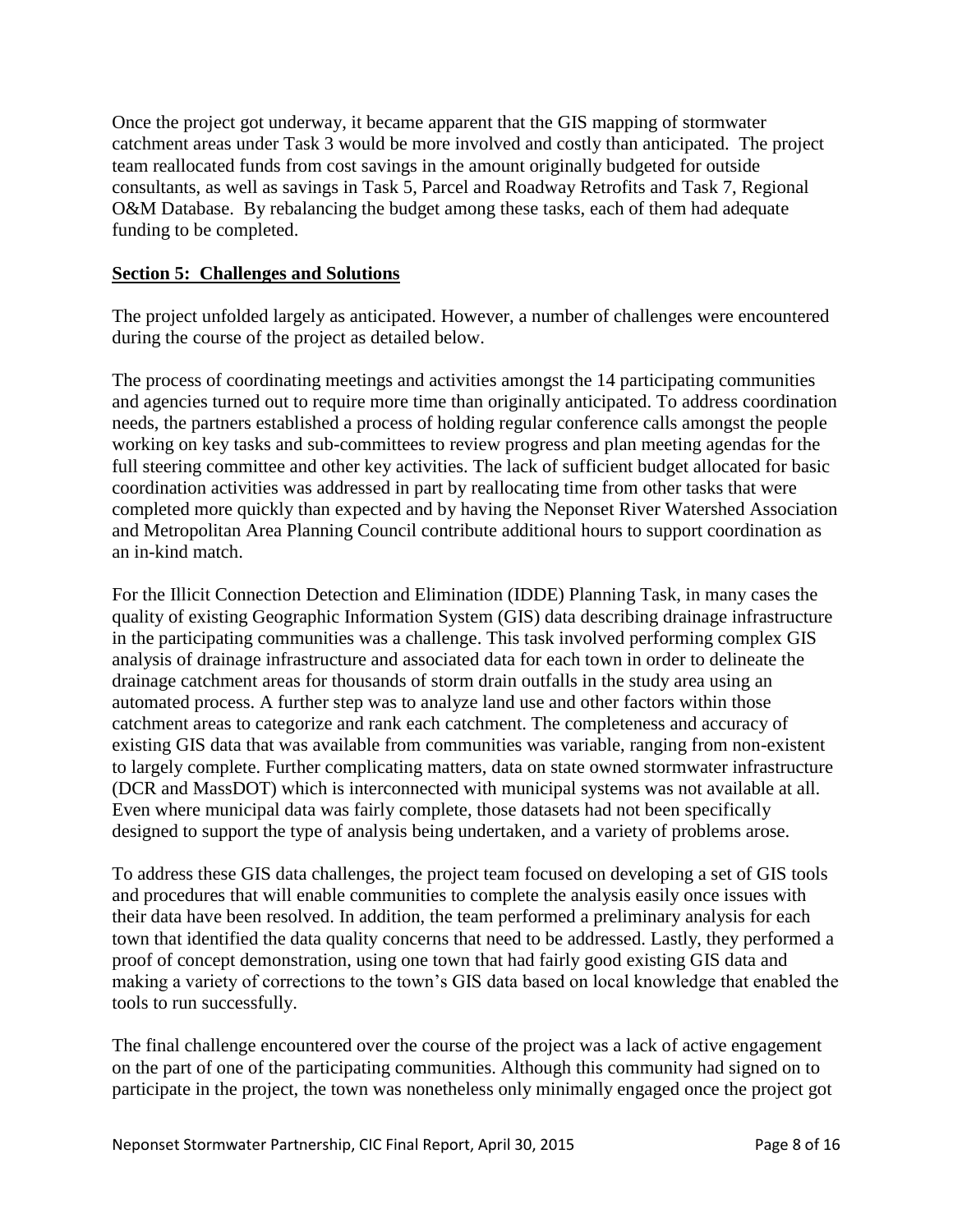underway. The project team attempted to more fully engage this community through repeated direct outreach to key municipal staff, but these efforts were largely unsuccessful in increasing the engagement level of this community.

## **Section 6: Outcomes**

The grant agreement for this project identified five broad outcome measures for the project that will be used to track progress both during the project and over the course of several years following the project. These outcome measures and the project's progress toward meeting them as of the date of this final report are discussed below.

## *Outcome 1: Formalization of a regional Stormwater Cooperative and active participation in the Stormwater Cooperative by 10 communities and commitment for ongoing local funding.*

The grant agreement identified several benchmarks for this outcome including: participation in meetings by all towns, development of a draft MOU formalizing the collaborative, adoption of the formal MOU by the participating towns and development of a budget, work plan and local funding commitment for second year. The long term benchmark identified for this outcome is the level of ongoing participation and funding for the Partnership.

Each community designated one or more individuals to represent them on the Steering Committee. Six meetings of the steering committee were held, plus one separate training meeting, and all were well attended. A formal MOU was developed and the form of the MOU was endorsed by the steering committee members. After considerable deliberation, the steering committee selected a name for the group (the Neponset Stormwater Partnership), a logo and an internet URL. In the fall of 2014, the partners worked together to develop a work plan and budget for a second year effort and used that as a basis for submitting a new CIC grant application toward which nine of the 11 communities committed a new cash match of \$5,000. After the CIC Grant program was eliminated, the group developed a more modest revised work plan that will be funded through a combination of \$5,000 local matching commitments and MAPC Local District Technical Assistance Funding. Work under this new scope is presently getting underway.

## *Outcome 2: Implementation of a coordinated, region-wide stormwater outreach and education program.*

The grant agreement identified several benchmarks for this outcome including: formation of outreach steering committee, preparation of draft outreach campaign materials, and consensus on implementation of a final regional outreach campaign. The long term benchmark identified for this outcome is the number of communities participating in a regional outreach campaign.

The Outreach Sub-committee was formed and held two meetings, in addition to the discussion of outreach which occurred at that larger steering committee meetings. The Outreach Subcommittee was instrumental in identifying key priorities such as the need for outreach to a broader cross section of local officials within each town, as well as innovative approaches to business outreach. Outreach to local officials became a key task in the year-two work plan.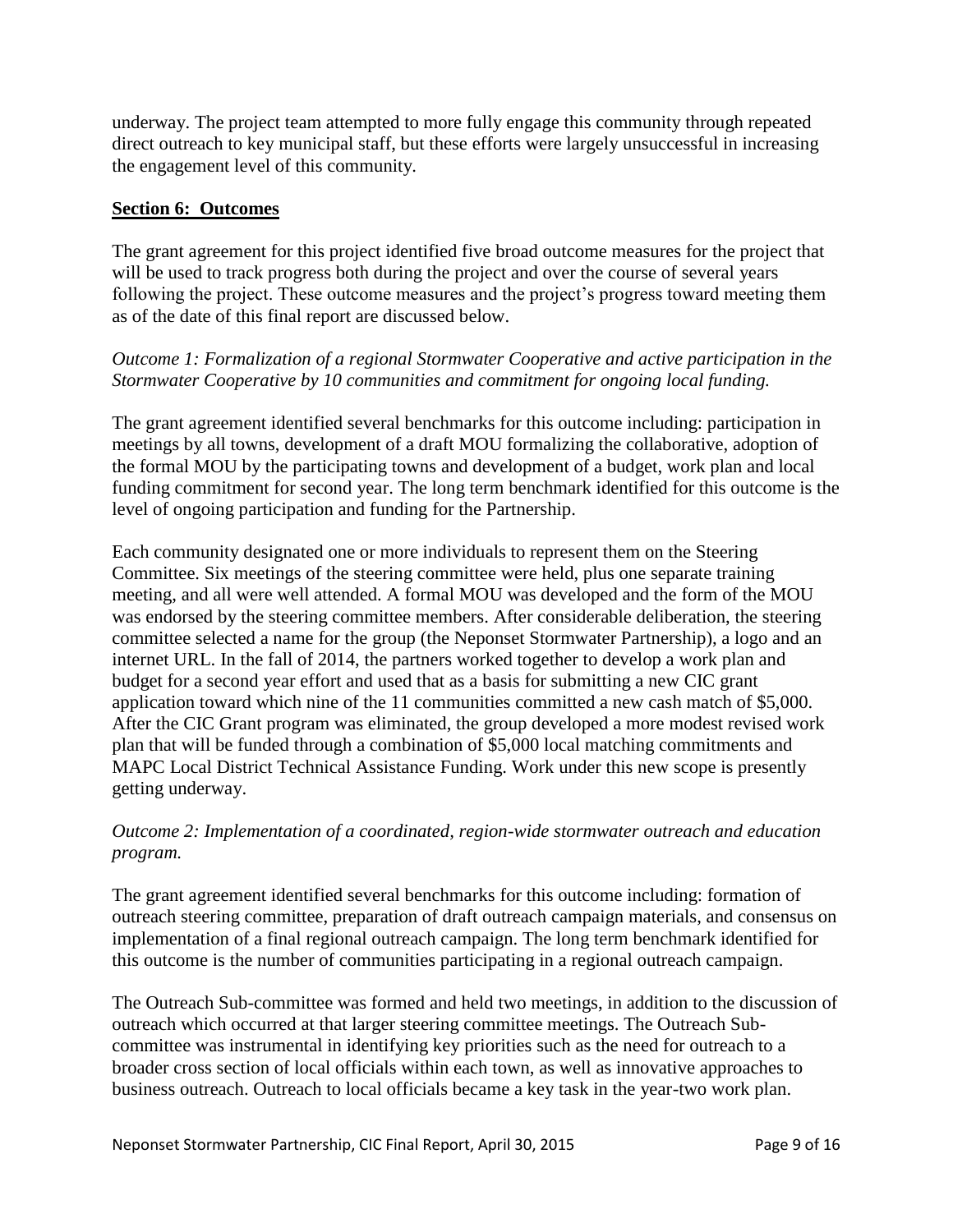A suite of outreach campaign materials was developed to serve the needs of the region as a whole including print materials and a public facing outreach website. Model stormwater management program plans for outreach and public participation were also developed and discussed in depth by the Steering Committee. The model outreach and participation plans outline a comprehensive approach suggested by the Outreach Sub-Committee using a regional implementation strategy designed to minimize cost and maximize effectiveness. The plans were developed with a modular design so that they can be scaled to match the level of effort each community wants to implement. A preliminary budget estimate for the implementation of each module was also prepared. The Steering Committee endorsed the final draft outreach and public participation plans as project deliverables, and once the new EPA MS4 permit is finalized, it will be up to each town to determine whether it wants to fund its participation in a regional implementation program for outreach and public participation and, if so, which modules it would like to implement.

## *Outcome 3: Adoption of innovative stormwater financing mechanisms in one or more participating communities.*

The grant agreement identified several benchmarks for this outcome including: formation of pilot town steering committees, preparation of draft alternatives evaluation in two pilot communities, and preparation of final recommendations for two pilot communities. The long term benchmarks identified for this outcome are the number of communities from the study area implementing innovative financing mechanisms, and the number of communities applying the MAPC stormwater Financing Options Toolkit process.

Stormwater financing steering committees were formed for Dedham and Milton and two or more meetings were held. In each town impervious cover by parcel was quantified, long term stormwater management costs under the new MS4 permit were estimated, and a variety of potential fee structures for a stormwater utility / stormwater enterprise fund were considered by the steering committees. A final report was prepared, including recommendations for each community, and a presentation was made to the full Neponset Stormwater Partnership Steering Committee summarizing the results and lessons learned.

The Town of Milton has indicated its intention to move forward with development of a final proposal for implementing a stormwater utility, conducting a public outreach program around the proposal and, pending the outcome of the public outreach process. bringing a proposal to town meeting. Toward that end, Milton, the Watershed Association and the MAPC worked together to develop and submit a Local District Technical Assistance grant application that would support this work. This initial grant application was not successful, but the partners anticipate resubmitting it this summer. Dedham has taken the recommendations for financing mechanisms under advisement and plans to further evaluate its options once the new EPA MS4 permit is finalized. Two additional communities, Foxborough and Stoughton, requested an initial evaluation of financing options as part of the year two CIC grant application which was submitted but unfortunately not funded. The revised year-two work plan reflects a much more limited level of effort regarding stormwater financing.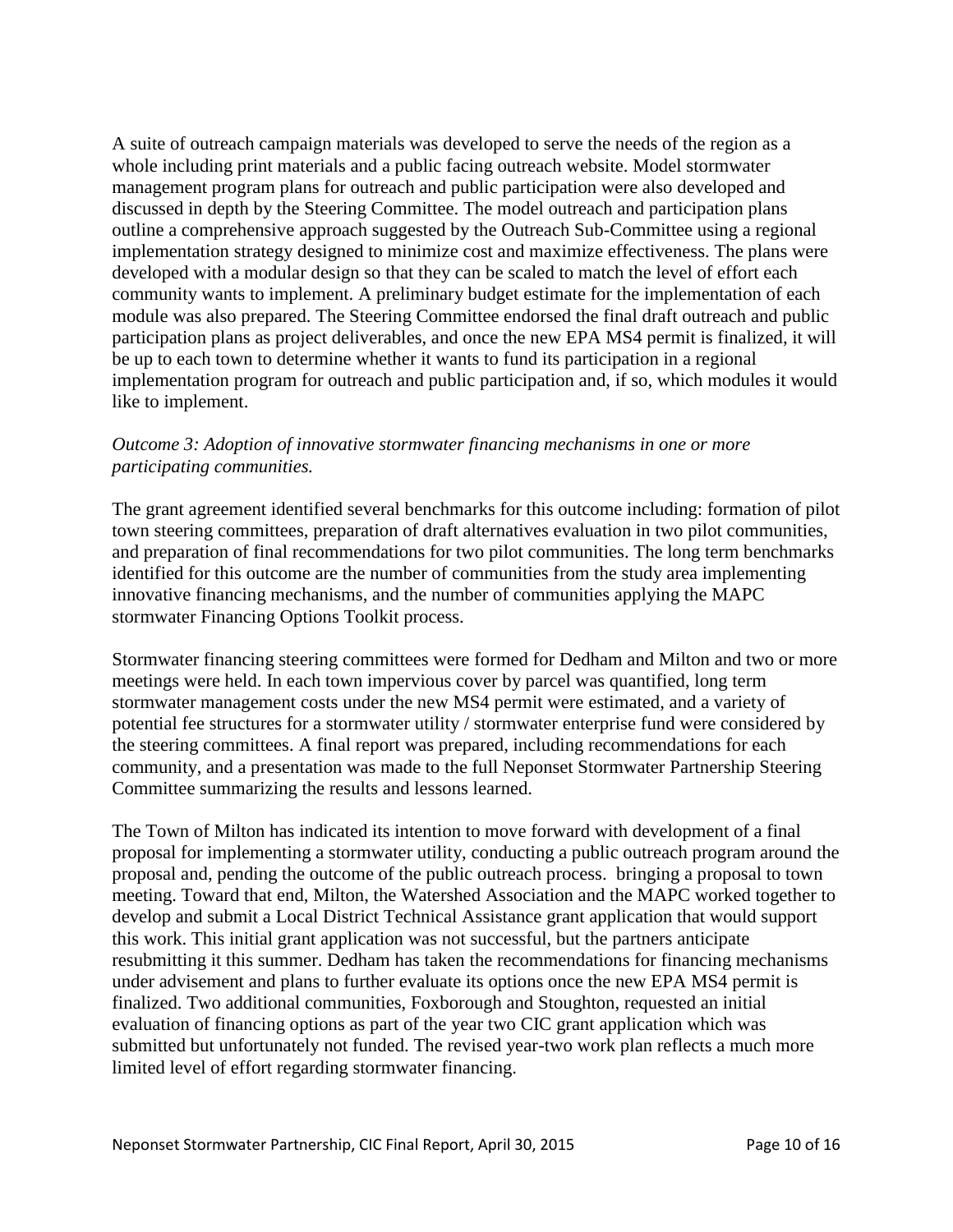## *Outcome 4: Implementation of recommended changes to stormwater and non-stormwater bylaws by participating communities.*

The grant agreement identified several benchmarks for this outcome including: development of bylaw evaluation checklists, application of bylaw checklist to participating towns, and delivery of town specific recommendations. The long term benchmark identified for this outcome is the number of communities adopting recommended bylaw changes.

Bylaw evaluation checklists were developed for both stormwater bylaws and non-stormwater (i.e. zoning, subdivision, etc) bylaws. Because several of the participating communities did not have a stormwater bylaw, a model stormwater bylaw and regulations were also developed along with a bacteria TMDL implementation guidance document. Each participating community's bylaws were evaluated based on the two checklists. The conclusions of the evaluation along with recommendations for action were delivered to each community through face to face meetings, phone conferences or in some cases by email. In general, the recommendations have been well received, and one task in the scope of work for the year-two project is further technical assistance to communities on implementing bylaw revisions. Town of Westwood is bringing a new stormwater bylaw proposal developed with input from the project to town meeting in the spring of 2015. If adopted, the Westwood proposal will serve as a concrete model to support similar efforts by neighboring communities.

## *Outcome 5: Identification of all illicit discharges in the service area and elimination of 50% to 75% of the illicit discharges within 4 years.*

The grant agreement identified several benchmarks for this outcome including: assembly of storm drain data for participating communities, preparation of a draft model IDDE program, and delivery of model IDDE program to participating towns. The long term benchmarks identified for this outcome are the number of communities adopting recommended model program, the percentage of outfalls checked for discharges, and the number of discharges repaired.

Existing stormwater infrastructure data for each community was assembled, although as discussed above, one of the challenges for the project was the variable level of existing data across communities in the study area. In spite of this data variability, outfall location data was available for all communities and this data was cross referenced with data on stream impairments and TMDLs. Tools were developed to delineate and rank outfall catchment areas. However this process was hampered by the quality of available data and so at a minimum a preliminary evaluation was completed for each community that identified needed data enhancements in order for the full analysis to be conducted. In a parallel process, model language for the required Stormwater Management Program document regarding illicit discharge detection and elimination (IDDE) was developed. This model language was reviewed by the participating communities and revised. The results of the outfall and catchment analysis, as well as the recommended IDDE Stormwater Management Program language were delivered back to the participating communities. The participating communities will continue to work on these issues during the year-two work plan including via further discussions with each community about the IDDE program, further discussion among communities regarding the potential for a regional approach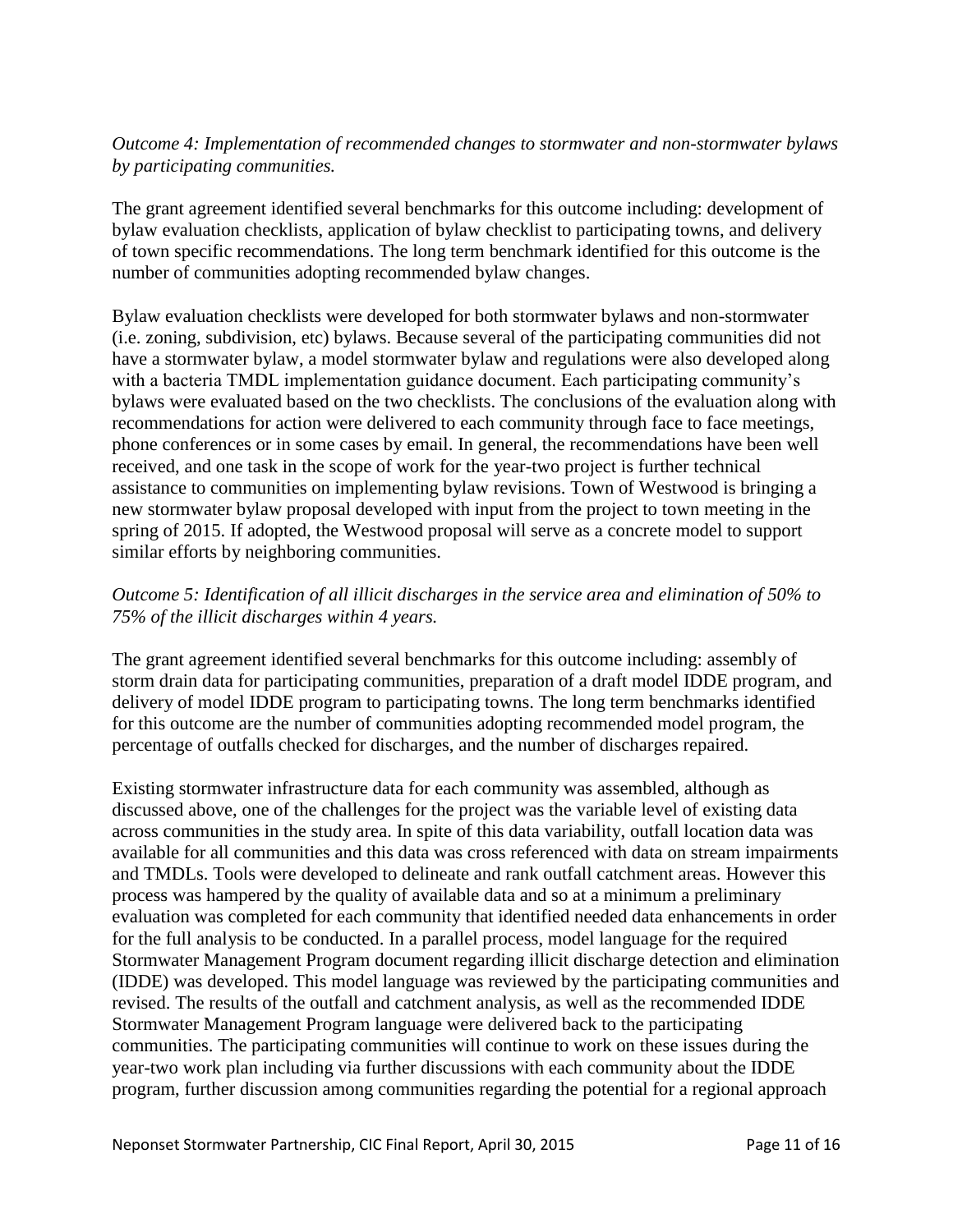to implementing IDDE program requirements once the EPA MS4 permit is finalized, and technical support for three communities who update their GIS data to perform the catchment analysis procedure.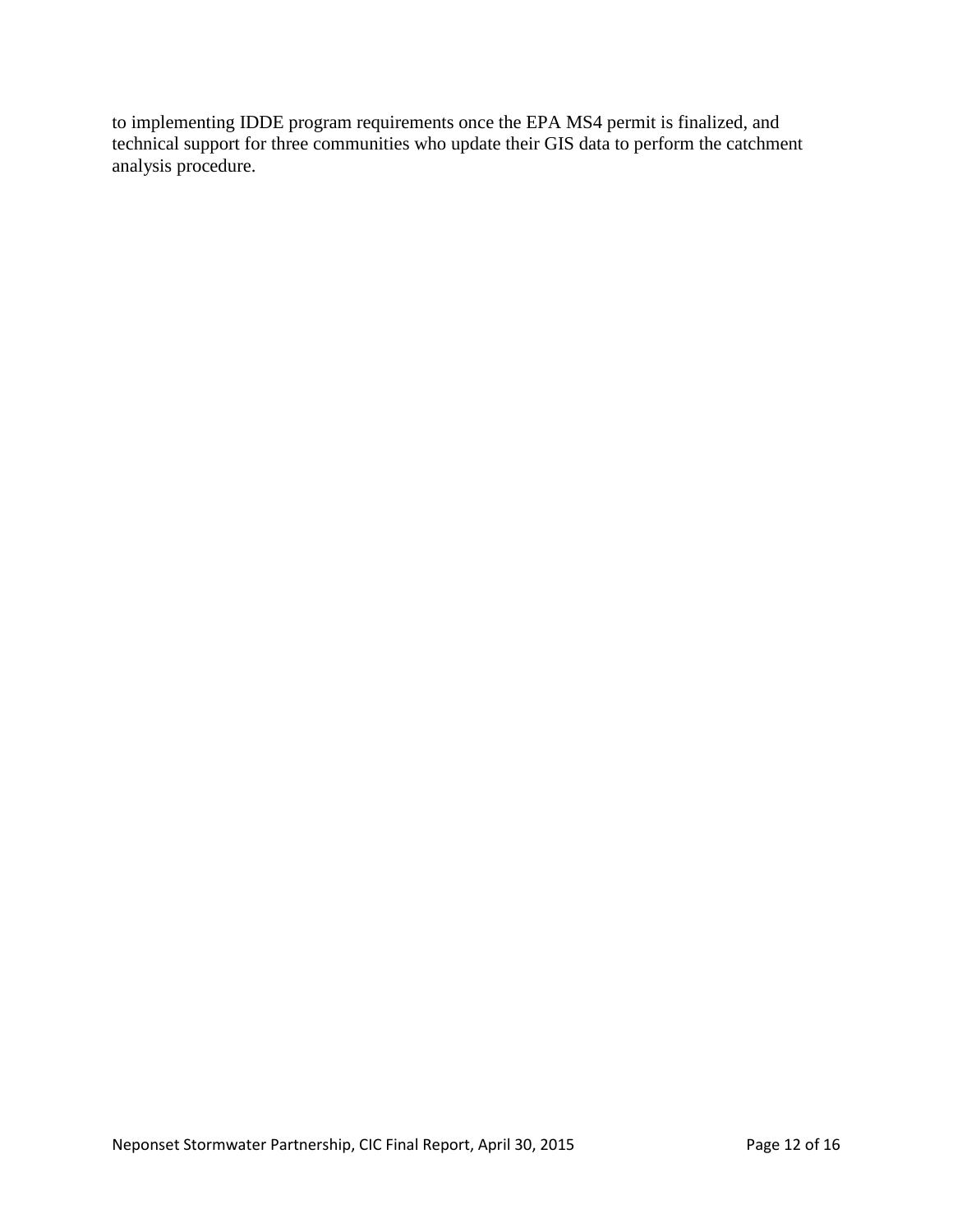#### **Contact Information**

The project was jointly developed by the Metropolitan Area Planning Council and the Neponset River Watershed Association. Contact information for the project managers from both organizations is shown below.

Martin Pillsbury Environmental Planning Director Metropolitan Area Planning Council 60 Temple Place Boston, MA 02111 Phone: 617-033-0747 Email: [mpillsbury@mapc.org](mailto:mpillsbury@mapc.org) Website: [www.mapc.org](http://www.mapc.org/)

Ian Cooke Executive Director Neponset River Watershed Association 2173 Washington Street Canton, MA 02021 1-781-575-0354 Email: [cooke@neponset.org](mailto:cooke@neponset.org) Website: [www.neponset.org](http://www.neponset.org/)

#### **References**

A **dedicated project website** was developed and is hosted by the Neponset River Watershed Association at the following URL:

[www.neponsetstromwater.org](http://www.neponsetstromwater.org/)

All of the products from this project are posted on the site. A copy of the draft Memorandum of Understanding follows this section.

#### **Resources**

The project team collaborated with the Central Massachusetts Regional Stormwater Coalition, the first such regional stormwater project in the state, also supported by the CIC grant program. CMRSC has many useful documents and tools available on their website at:

[www.centralmastormwater.org](http://www.centralmastormwater.org/)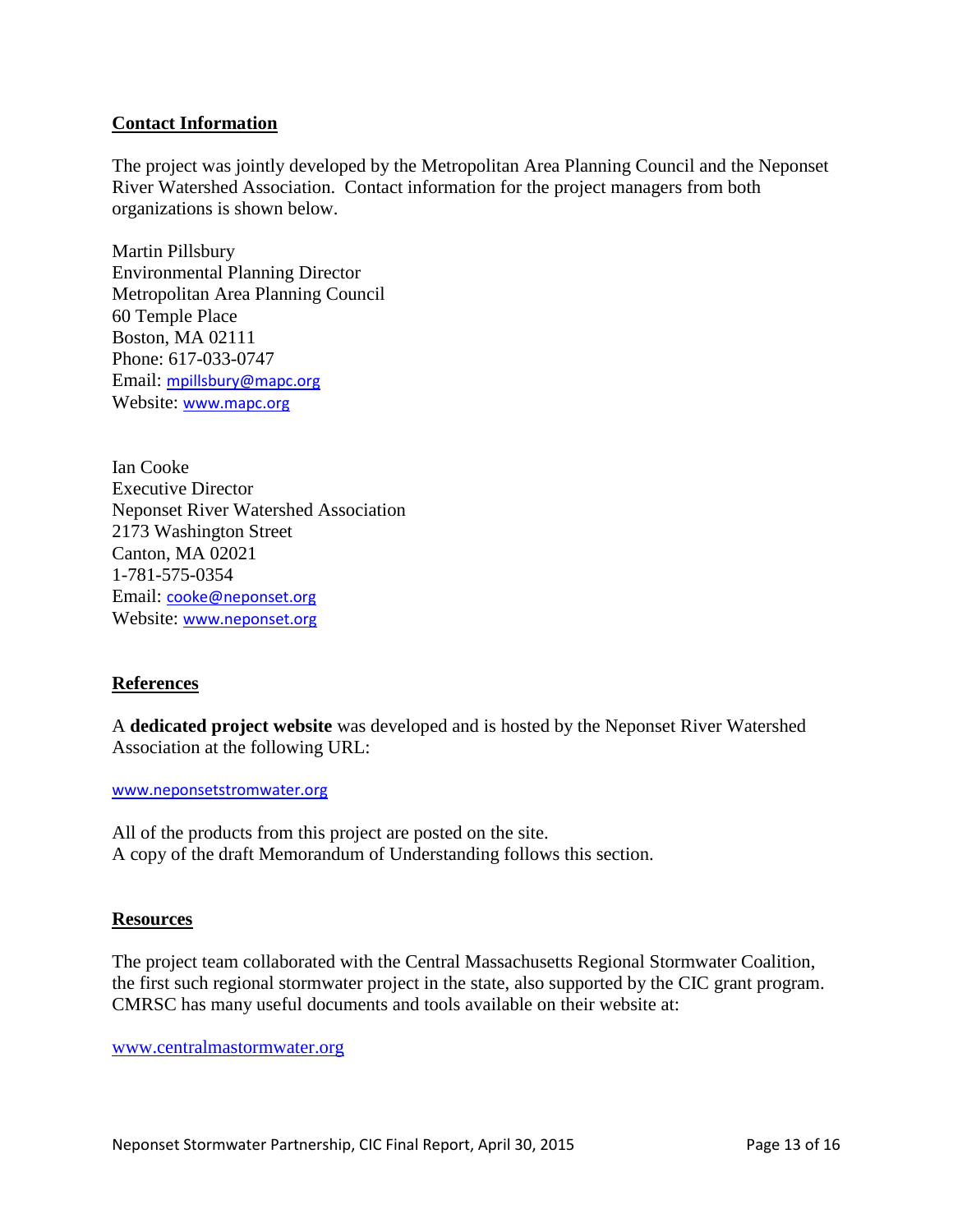#### **DRAFT MEMORANDUM OF AGREEMENT FOR THE PURPOSE OF ESTABLISHING THE**

## **NEPONSET STORMWATER PARTNERSHIP**

Agreement by and between the Towns of Canton, Dedham, Foxborough, Medfield, Milton, Norwood, Randolph, Sharon, Stoughton, Walpole, and Westwood, Massachusetts (hereinafter referred to collectively as the "Towns" or individually as a "Town"), the Metropolitan Area Planning Council ("MAPC"), and the Neponset River Watershed Association ("NepRWA"),

**Whereas,** the Towns all face similar USEPA Municipal Separate Storm Sewer System Permit (MS4 Permit) requirements and, as such, there are opportunities to reduce the cost and/or increase the effectiveness of permit compliance efforts by implementing them on a cooperative regional basis.

**Whereas,** the Towns along with the MAPC, NepRWA, and the Boston Water and Sewer Commission ("BWSC") successfully sought and implemented a 2014 Community Innovation Challenge Grant for "The Neponset Valley Stormwater Collaborative," to undertake a variety of MS4 activities on a regional basis using a combination of state grant funds and a cash matching contribution from each Town.

**Whereas,** the Towns intend to continue their cooperative efforts and seek additional opportunities for joint and collaborative projects for the benefit of the Partnership's members.

**Now, therefore**, in consideration of these premises, and for other good and valuable consideration, the parties agree as follows.

## **I ESTABLISHMENT OF THE NEPONSET STORMWATER PARTNERSHIP**

1. Partnership. The Towns hereby form the Neponset Stormwater Partnership (Partnership) to facilitate ongoing regional collaboration in the implementation of MS4 Permit requirements. The efforts of the Partnership shall be governed by the Neponset Stormwater Steering Committee (Steering Committee) with representation from each of the Towns.

2. Not a Legal Entity. Neither the Partnership nor the Steering Committee, are independent legal entities, and their decisions and recommendations shall not supersede the authority of any other state or federal agency, or any town board or committee, including but not limited to boards of selectmen, planning boards, conservation commissions, or public works department unless such authority is expressly granted in writing by the appropriate body.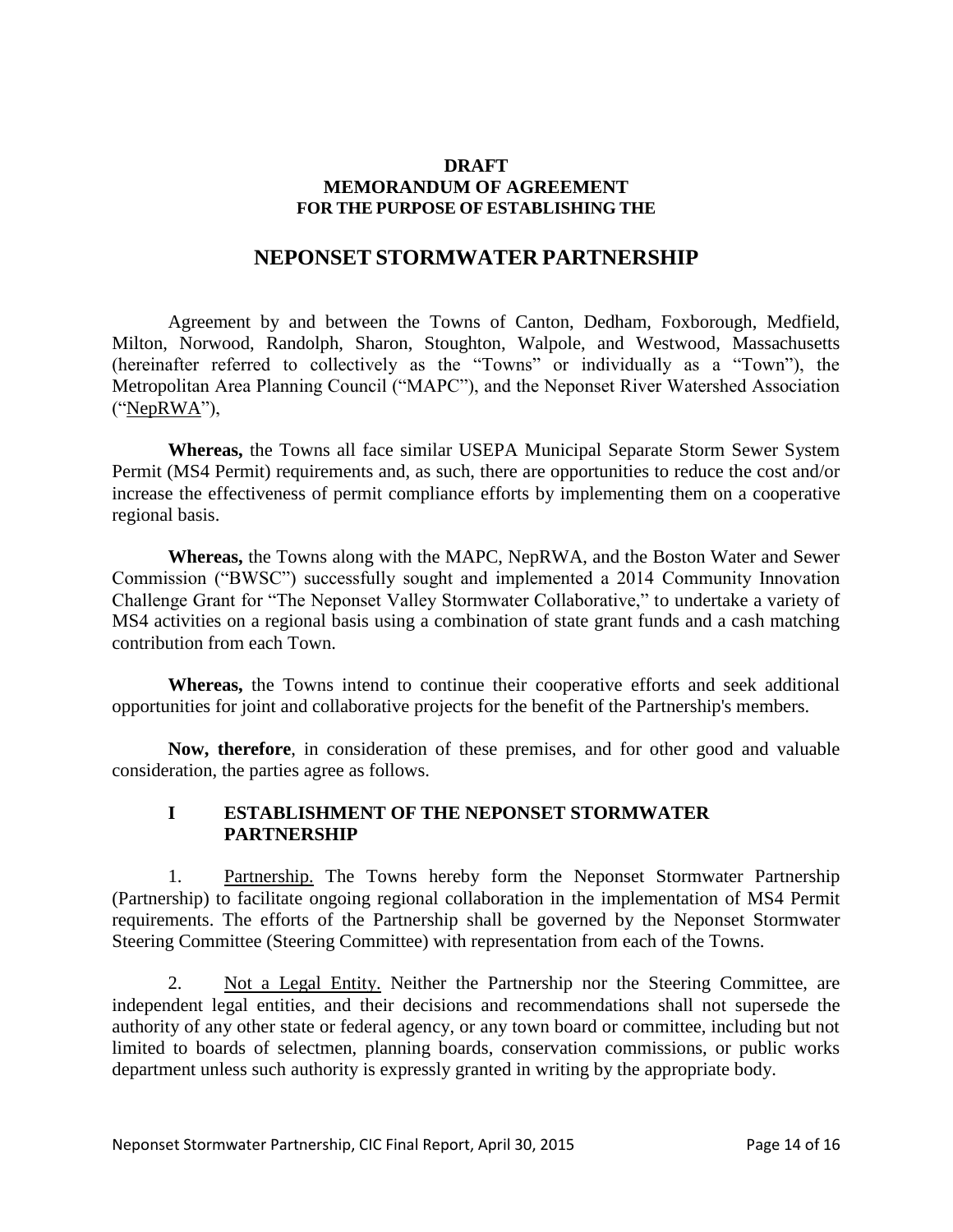## **II. MEMBERSHIP AND PROCEDURES**

1. Representation. Each Town shall appoint one or more representatives to the Steering Committee. The appointment shall be made by the Town's Board of Selectmen, or its designee. The Towns are advised to consider appointing a balance of perspectives with an interest in stormwater management including but not limited to public works, conservation, planning, and elected officials. The Steering Committee representatives shall be appointed for two year renewable terms.

2. The Steering Committee shall meet four times per year or as needed. The Steering Committee may designate such subcommittees or working groups deemed necessary to address specific topics and issues, which shall report their findings to the Steering Committee.

3. The Steering Committee may elect a Chair, a Vice-Chair, and a Secretary from among its members. None of these officers shall be members from the same Town. Officers shall serve two-year terms, and shall not serve for more than two consecutive terms. The Chair shall set meeting agendas and preside over the meetings. The Vice Chair shall preside over meetings in the absence of the Chair. The Secretary shall keep a current roster of Steering Committee members, take meeting notes, and record votes taken.

4. Voting Procedure. Votes of the Steering Committee shall be taken with one vote per Town. Each Town shall determine its own method for deciding its vote among its representatives. An affirmative vote from 70%, or eight of the eleven Towns is required to pass a motion.

5. Information Sharing. The Towns agree to share local information related to stormwater management, where such information is not restricted, for the benefit of all members, and to seek opportunities for cost reductions and efficiencies in stormwater management through coordination and collaboration with the parties to this agreement.

6. Financial Contributions. Beyond the term of any CIC grants, some or all of the Towns may from time to time develop a work plan, scope of services and budget for new collaborative tasks to be funded with contributions from interested Towns and/or other sources of grant funding, and carried out through a mutually agreeable fiscal agent and/or contractor. The scope, budget and municipal contributions for any such future projects shall be approved by the appropriate authority in each Town that wishes to participate in such efforts.

7. MAPC and NepRWA Roles. MAPC and NepRWA shall participate as non-voting observers to the Steering Committee, and may agree to assist the Partnership in seeking grant funds, implementing work plan tasks, or serving as a fiscal agent on behalf of the Partnership as the Steering Committee requests and as funding sources allow. Neither the MAPC nor NepRWA shall have a vote in any decisions made by the Partnership.